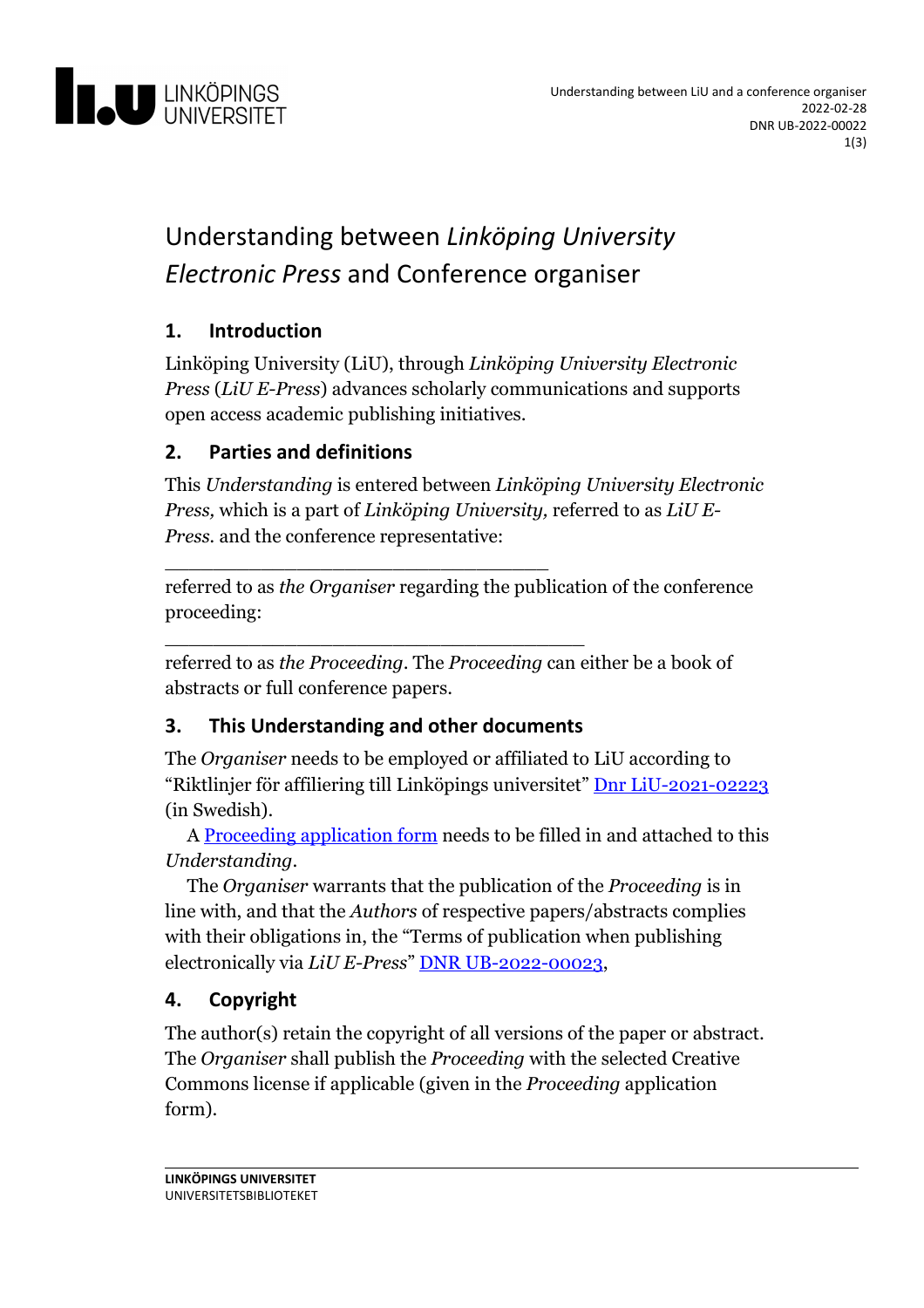## **5.** *LiU E-Press***' Obligations**

*LiU E-Press* will within this service perform the following obligations:

- a. Assign a series number to the *Proceeding* in a *LiU E-Press* conference series. If applicable, also assign it to other LiU series,
- b. Assign an ISBN to the *Proceeding*,
- c. Provide guidance in the publishing process in the *Publishing platform*. *LiU E-Press* encourages *the Organiser* to arrange another conference webpage for *the Conference* outside the *Publishing platform*,
- d. Deliver the *Proceeding's* metadata to CrossRef, which includes assigning DOIs and if requested depositing reference lists,
- e. Offer a plagiarism check of the *Proceeding*.

*LiU E-Press'* role in publishing conference proceedings is primarily to provide a publication platform and limited administrative resources to make the full conference proceeding and its papers/abstracts available online.

*LiU E-Press* is only a publishing host and its obligations do not include, for example, to check or modify paper formatting and/or referencing system, to do or organise proofreading, to contact authors for corrections, to collect publishing agreements from authors, nor to provide editorial staff in any capacity.

#### **6. The Organiser's warranties and obligations**

The *Organiser* will perform the following obligations:

#### **8.1 The Organiser warrants that:**

- a. he/she has the right to publish the *Proceeding* with all its contents in OJS via *LiU E-Press*,
- b. the content will be published open access, i.e., allowing completely free access to the papers.
- c. if applicable, the licence used will be displayed in the *Proceeding* and its included papers,
- d. a clear statement of the peer-review system in use (if any) is included in the *Proceeding*.